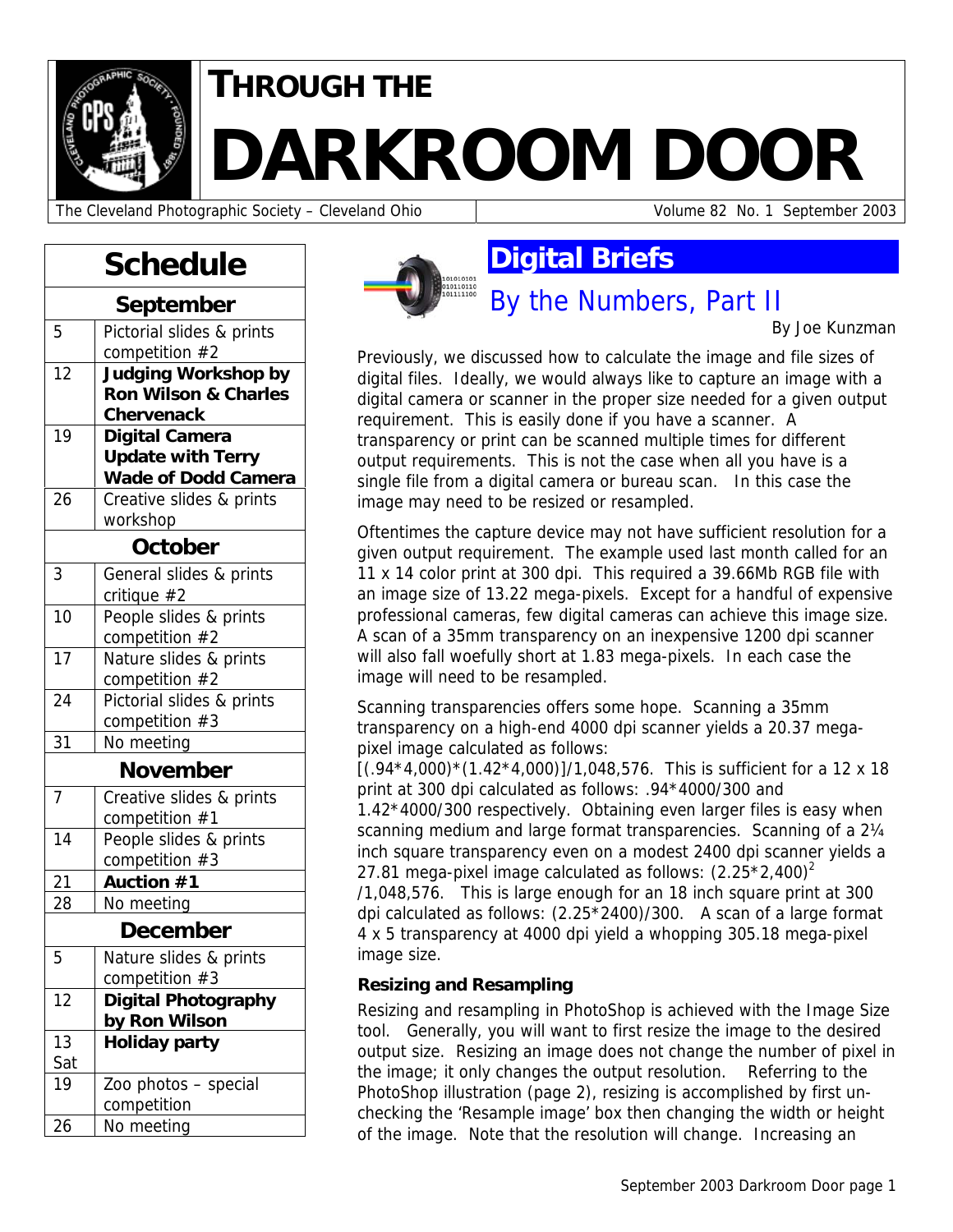#### **Through the DARKROOM DOOR is the official publication of the Cleveland Photographic Society;**

| <b>CLUBROOMS AT:</b>                                            | <b>1549 Superior Ave</b><br>Cleveland OH 44114     |                  |  |  |
|-----------------------------------------------------------------|----------------------------------------------------|------------------|--|--|
| <b>MAILING ADDRESS:</b>                                         | <b>CPS</b><br>PO Box 26104<br>Fairview Pk OH 44126 |                  |  |  |
| PHONE:                                                          | $(216)$ 781-1533                                   |                  |  |  |
| <b>WEBSITE:</b>                                                 | www.clevelandphoto.org                             |                  |  |  |
| PRESIDENT:                                                      | <b>Vic Evcic</b>                                   | $(216)$ 941-6442 |  |  |
| <b>VICE PRESIDENT</b>                                           | Joe Kunzman                                        | $(440)$ 354-5356 |  |  |
| SECRETARY:                                                      | <b>Suzanne Cooper</b>                              | (216) 464-8109   |  |  |
| TREASURER:                                                      | <b>Bob Malek</b>                                   | (440) 734-9088   |  |  |
| <b>WEBMASTER</b>                                                | Joe Kunzman                                        | $(440)$ 354-5356 |  |  |
| EDITOR:                                                         | Marie Kunzman                                      | (440) 354-5356   |  |  |
| 18 <sup>th</sup> of the month<br><b>DEADLINE FOR NEXT ISSUE</b> |                                                    |                  |  |  |



images size will reduce the resolution. Conversely, decreasing the image size will increase the resolution. If the resolution falls within acceptable limits for the output requirements, then you are finished. However, if the resulting resolution is, for example, to low for a print or to high for a Web image file, then it will require resampling.

Resampling should be avoided, if possible. The drawback to resampling is that your image editing software must extrapolate new pixels from surrounding ones. This can reduce the fidelity of the image and will almost always soften it. Hence, make sure to apply PhotoShop's un-sharpen filter to the image prior to printing it. Referring to the PhotoShop illustration, resizing is accomplished by first checking the 'Resample image' box then changing the resolution to the necessary value.

#### **A Final Perspective**

So how do we reconcile digital manufacturers claim that their 3 to 4 mega-pixel camera produce good 8 x 10 prints when, by the numbers, it should take 6.87 mega-pixels calculated as follows [(8\*300)\*(10\*300)]/1,018,576? Obviously, they are anticipating that the image will be printed at a lower resolution or resampled. The catch is that digital files produced by digital camera files usually resample better than scanned transparencies because of the absence of film grain. This is born out from many examples that I've seen. Hence, when using a digital camera, try to capture the largest image possible bearing in mind some enlargement is needed and is acceptable. When scanning always try to scan to the size and resolution of the final print.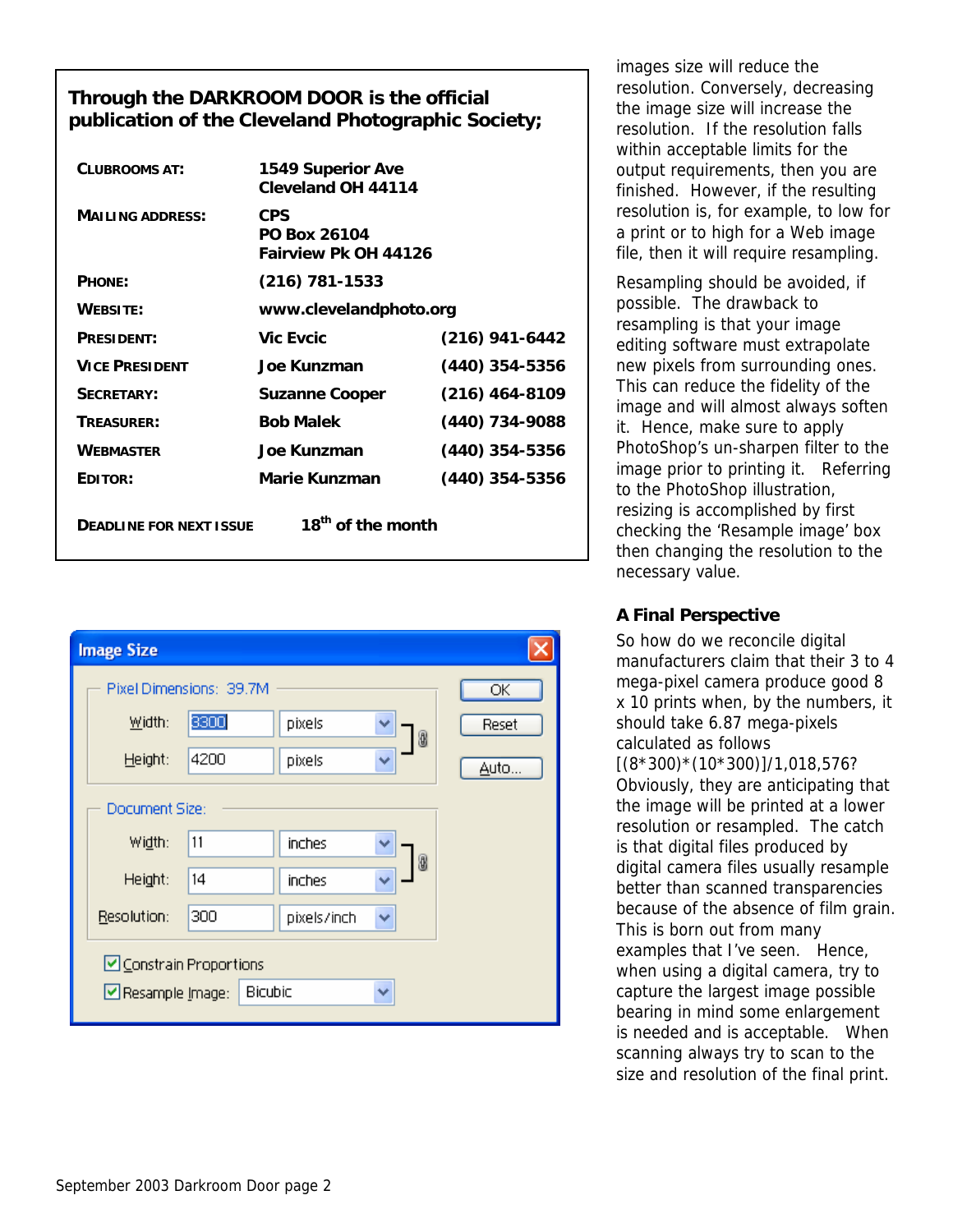## **CPS Nature Guidelines**

By Jim Kunkel Nature Chairman

- 1. Members may enter a total of four slides in each competition, two in General and two in Zoology.
- 2. Members may enter three prints in color maker made, three in black and white maker made and three in commercial. Commercial includes both color and black and white prints. The prints will not be divided between zoology and general; they will be all nature prints.
- 3. Zoology is anything that moves, animals, insects etc. General or Botany are things that don't move like plants, rocks and trees.
- 4. Prints may be made in the wet darkroom or the digital darkroom.
- 5. Nature photography subjects will include all WILD LIVE plants and animals as well as the sky, rocks etc. Domesticated plants and animals are not included even if found in the woods. No people or man made objects are allowed. That leaves out cats, dogs, cows, horses, fences, brick walls, roses, tulips, stuffed owls or bears, etc. Wild animals at the zoo are OK as long as the hand of man is not obvious.
- 6. **Any form of manipulation that alters the truth of the photographic statement is ineligible.** The only exception to manipulation being nature slides and prints submitted for Art in Nature Competitions. The hand of man cannot be present in the photo.
- 7. Titles for nature entries should simply identify the subject. Generic name are acceptable but a specific name is preferred.

| <b>Acceptable Titles</b> | <b>Preferred Title</b>      |
|--------------------------|-----------------------------|
| <b>Two Trees</b>         | Two Balsam Firs             |
| <b>Red Flower</b>        | <b>Cardinal Flower</b>      |
| <b>Wolf Hunting</b>      | Timber or Gray Wolf Hunting |
| <b>Geese Flying</b>      | Canada Geese in Flight      |
| Moth                     | Luna Moth                   |

There are many sources, which can be used to correctly identify flora or fauna, including our more experienced club members. **Plant, flower or other nature guides** are available at public libraries, nature centers or bookstores. **Park Naturalists** are quite helpful in identifying flowers, insects or other things in nature if you show them a slide or photo of it. Or contact the **Natural History Museum, Audubon Society** or **other specific groups** who will be more familiar with your subject.



#### **Special Zoo Photos Competition**  To be held December 19<sup>th</sup>